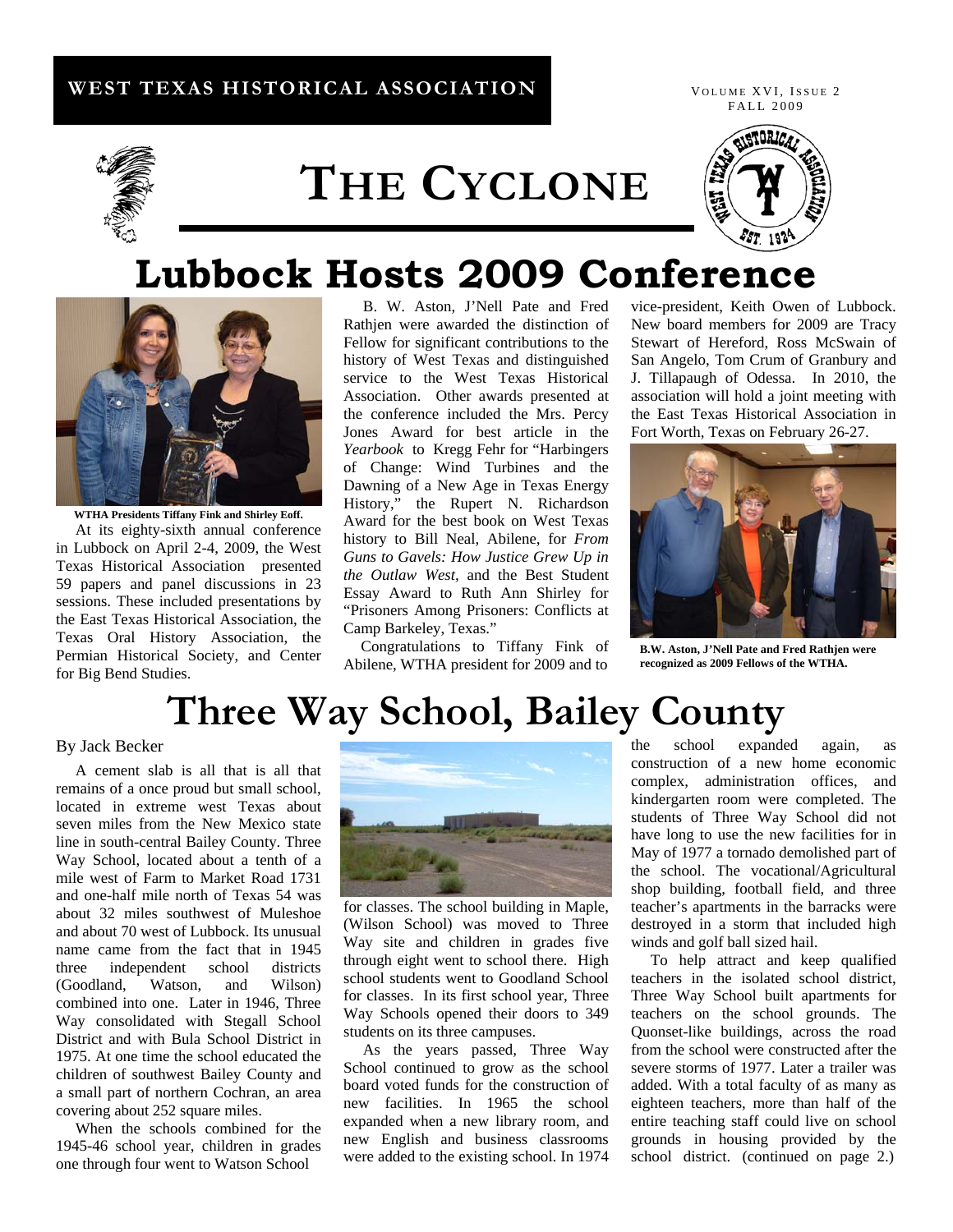## From the Executive Director



#### Dear Fellow Members:

 Remember, membership renewals begin soon and run from November to November. Our fees are still a bargain at \$20 and the Family rate is \$25. And, you can always give gift memberships.

 We will be mailing out membership reminders along with updates on the upcoming East Meets West meeting scheduled for February 26-27 in Fort Worth. As many of you know we will be gathering with our East Texas Historical Association counterparts in a historic first time joint meeting. It should be a big meeting. Don't miss it.

 I just returned from Nacogdoches where our joint WTHA session was very well received at the East Texas Historical Association meeting. Bruce Glasrud (Seguin), Leland Turner (Lubbock) and I reprised a session on the future of West Texas history. It was originally presented at the Lubbock meeting.

Many thanks go out to everyone who attended the WTHA annual meeting in Lubbock. We had over 200 folks making it one of the largest meetings in recent memory. All of the sessions were excellent. Congratulations to everyone.

It is with great sadness that we note the passing of five long-time and distinguished Association members. Kenneth Jacobs (Abilene), Elmer Kelton (San Angelo), Fred Rathjen (Canyon), Gerald Raun (Alpine), and Lou Rodenberger (Baird) and passed away this year. Each made an indelible imprint on West Texas through their writing, presentations and their friendship with all of us. Adios.

Tai



**In Memory . . .**<br>**Elmer Kelton**, noted journalist and author and past president of WTHA, died on August 22. He was 83. Kelton was born April 29, 1926, at Horse Camp in Andrews County and grew up on the McElroy Ranch in Upton and Crane counties. He completed his education at the University of Texas after serving in Europe during World War II.

> Kelton married Anna Lipp of Ebensee, Austria in 1947 and began a career in agriculture journalism at the *San Angelo Standard-Times* in 1949. He became editor of the *Sheep & Goat Raiser* magazine in 1963 and associate editor of *Livestock Weekly* in 1968, retiring in

1990. Kelton maintained a parallel career as a freelance writer, beginning with short stories in the post-war pulp magazine trade, progressing to novels, non-fiction books and countless magazine articles. In all, he wrote more than 40 books, including *The Time it Never Rained, The Wolf and the Buffalo*, and *The Good Old Boys*, which became a Turner Network movie directed by and starring Tommy Lee Jones. Kelton was named the number-one Western writer of all time by the Western Writers of America. The WWA voted him seven Spur awards for best Western novel of the year and the career Saddleman Award, and he received four Western Heritage Wrangler awards from the National Cowboy Hall of Fame.

He is survived by his wife Ann Kelton of San Angelo, sons Gary Kelton of Plainview and Steve Kelton of San Angelo, daughter Kathy Kelton, also of San Angelo, four grandchildren, five great-grandchildren, and one great-great grandchild. He is also survived by his brothers, Merle and wife Ann of May, Texas, Bill and wife Pat of Atlanta, Texas, and Eugene and wife Peggy of McCamey.

Those wishing to honor his memory may give to the Tom Green County Library's Elmer Kelton statue fund through the San Angelo Area Foundation at 2201 Sherwood Way, Suite 205.



## **Three Way School**

(From page 1) One distinguishing fact of Three Way School, besides its name, was its location. Although situated on twenty acres of donated land it was not situated near a town of any size. Three Way School sat in a field surrounded by thousands of acres of cotton. In fact, there was no viable town in the Three Way district when it closed its doors, although the little town of Maple was about a mile southeast of the school.

In a school district like Three Way, which covered a large area, many students spent long hours riding the school bus to and from school. Many students rode the bus more than 14 miles one way; but students learned to make good use of their time. One student remembers spending her time on the bus reading class assignments and doing math problems, basically anything that did not require "good penmanship," for the bumpy roads would not allow that.

In 2002 the school graduated its last senior classone girl and six boys, thus ending over fifty years of educating southern Bailey County and northern Cochran County children. Although the first year 349 students enrolled in school, attendance steadily dropped until only seventy children attended the school in 2002. Changes in Agriculture and rural economies slowly drained population away from Three Way, as it did from many other small rural Texas schools. Changes in farming offered few agricultural jobs to young farmers of child rearing age. In a way, the school population mirrored the decline in population of Bailey County. After years of often tremendous growth the population of Bailey County peaked in 1960 at 9,090. Afterwards the population steadily dropped to where in 2000 the population stood at only 6,594, with more than half (4,530) living in Muleshoe.

For a time interested citizens and the school board struggled to keep Three Way School open, but declining enrollment and lack of adequate state funding doomed the school. When enrollment dropped below 90 students, state funding all but dried up. When it became evident that Three Way School would have to close, the people of the school district voted to consolidate with the Sudan School District. For a while the buildings of Three-Way School remained housing a museum dedicated to the school and the students who attended school there. Unfortunately that is gone too.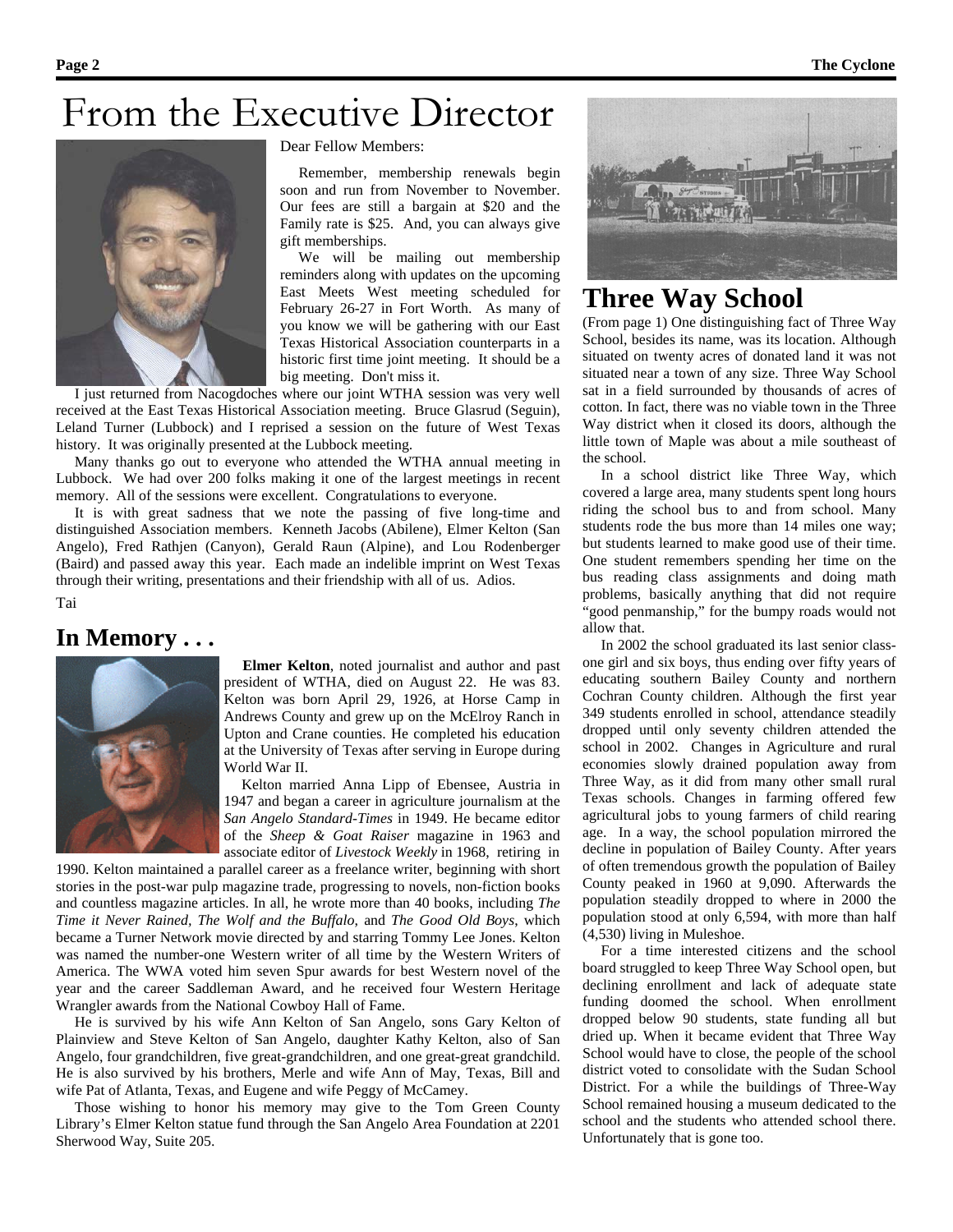## **West Texas Pioneer Women: "The Wilder, Stronger Breed"**

*[Condensed from the 2001* Year Book*. Rodenberger originally read this paper at the 2000 WTHA meeting in a special plenary session titled "West Texas History: Looking Back, Looking Forward." After publication, the essay won the Mrs. Percy Jones Award for the Best Article in the*  Year Book.*]* 

Arkansas native Shirley Abbott came to Texas to attend college at Texas Woman's University in Denton early in the fifties. Soon, it seems, she categorized her classmates into two distinct groups. Here is how she judges Texas women at last century's midpoint in her memoir *Womenfolks: Growing Up Down South* (1983):

 About half the students were Southerners from Louisiana and Arkansas and Mississippi, as well as the farm country of east Texas (with a few girls from Houston and Dallas mixed in), but the rest were Texans from the high plains, and they were noticeably different from the rest of us. They were a wilder, stronger breed: beside them we Southerners looked positively dainty. They were unfeminized. They had no interest in clothes, wore their hair cropped, slept late on Sunday mornings while we were putting on our pretty little hats and waiting for the bus to go to Sunday School. . . . They all played golf and tennis, fenced like masters, and won their lifesaving badges, apparently, while still in grammar school. I was frightened to death of them. . ."

 Abbott's memoir thrives on overstatement, but she may have been close to the truth when she presumed from observation that West Texas women were a wilder, stronger breed. Studying the histories and first-hand accounts of pioneer West Texas women will convince readers that the independent spirit Abbott perceived in her individualistic classmates was a trait they came by naturally. Their mothers and grandmothers had nurtured that independent spirit through example.

 For fair assessment of the character of early West Texas women, however, there is still another perception of West Texas frontier women that seems apt. Lubbock writer Jane Gilmore Rushing's

by Lou Rodenberger



**Early settlers in the San Angelo area. (courtesy of the Fort Concho archives)** 

cycle of novels about the "too-late frontier," as the state's Rolling Plains area was often labeled, illuminates its history in human terms. Rushing discovered in her personal retrospective analysis of her fiction that a character representing what she later recognized as the Grandmother of West Texas appears in almost every one of her novels. Based on her memories of her maternal grandmother, Rushing describes this sturdy figure who became template for the pioneer woman who often dominates the plots of her fiction:

 Grandma wasn't a changeable person. She was full of fun; she liked to laugh. She had a strong romantic streak in her. . . . But overshadowing these light-hearted traits was her iron-bound Puritan morality, which formed the firm foundation of her being. She might not have much schooling, she would say, but she knew right from wrong. That certainty never wavered. She built her whole life on it, and she expected everyone else to live the same way. You might have thought she was a gossip; she simply didn't think it was right to cover up wrong-doing in the community.

 Rushing concludes with a description of how once her grandmother decided to come to West Texas, she was determined "to stay on the right course." She found fording the Brazos a "terrifying ordeal" and she settled down in an "unpainted box-andstrip shack, with a dirt-floored shedroom for the kitchen," but Rushing says "there was no way she was going to weaken and beg her husband to take her home again, though she cried sometimes in the night for the white-painted house and flower-filled yard that she left 'back yonder.'"

A survey of the personal history of many The of these West Texas women pioneers, often first-person accounts or narratives

reconstructed from interviews, reveals that depending on their subject, both Abbott's and Rushing's judgments are valid.

 As early as 1833, Mary Austin Holley's observations of women's lives in her cousin Stephen F. Austin's colony on the Brazos inspired her to point out that "necessity has taught many of the more elevated rank in life, a hardihood and courage truly surprising in the gentle sex. . . . Living in a wild country under circumstances requiring constant exertion, forms the character to great and daring enterprise. Women thus situated are known to perform exploits, which the effeminate men of populous cities might tremble at." Later she describes women riding fifty miles to parties with party dresses in their saddle bags and concludes that "women have the capacity for greatness but they require occasions to bring it out. . . . Many a wife in Texas has proved herself the better half, and many a widow's heart has prompted her to noble daring."

West Texas frontier life provided ample occasions for bringing out "greatness" in the women who came with their families to make new homes in an often hostile environment. They were, as Holley predicted and Abbott observed, "a wilder, strong breed" from the beginning, but many of them also could have easily modeled for Rushing's Grandmother of West Texas.

Ella Elgar was only sixteen when Texas Ranger Tom Bird persuaded her to become his wife. Tom mustered out at Fort Griffin two months after their marriage and became a buffalo hunter on the Dickens-Cottle County line. Home for Ella was a buffalo hide teepee in an isolated camp with no companions except for the wife and little son of another hunter. In her autobiography, published belatedly sixty years after she had recorded her life history, Ella reveals creativity both in occupying her lonely hours while her husband was away and in the outlet she chose for her artistic energies.

Tom had given his young wife a rifle and soon she could use the gun expertly, so she says she was never afraid, but she could pass only part of her time alone perfecting her marksmanship. She had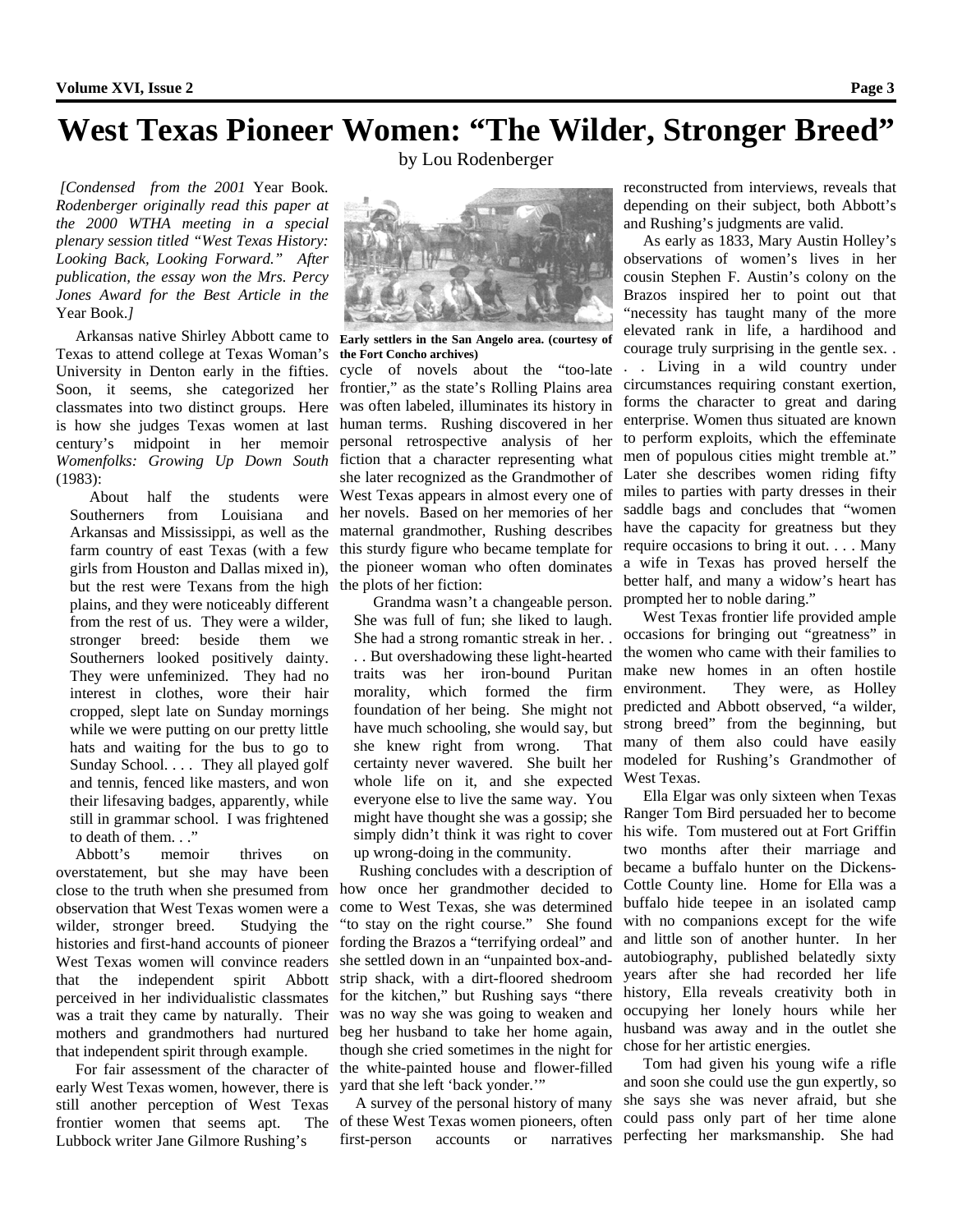stone. She writes in her memoir,

There was one thing I was attracted by when we first arrived at this place. That first industry that took hold of me when friend Auguste Dumont's company. we got settled, whittling and shaping things out of this rock.

marksmanship to practice. She says that she even wanted to challenge Tom to a shooting contest but that he seemed too proud to accept the challenge. However, and neighbors. Panhandle historian Laura she writes, "I busied myself mostly with my carving in the rock. I enjoyed it so much. Little Porter Jones and I would take strolls down on the creek and pick up choice pieces of rock that worked colors and shades."

the Pitchfork Ranch a few months later, they stored many of their belongings in the abandoned rock house that the hunter Jones had built for his family. Among those belongings were Ella's rock carvings, now sixty in number. When Tom returned to collect her treasures, he found they had been stolen along with other possessions left there. Ella mourns, "It almost broke my heart when I found I had lost them. I simply lay awake nights and grieved about them. There was at least two years' solid work on them without any stops. . . It was all my first work and improvements."

Less than ten years after their marriage, Tom was discovered dead in a lonely cow County, where they began to build a cattle camp. Ella describes in detail the tomb herd. It was Idella who kept the cattle marked which she lovingly carved out of business growing while Henry established gyp rock for her husband's grave. It was a freight hauling business to supplement one of her last sculptures, although family income. By now there were four cowboy Tom to sleep in the dining room throughout her memoir she reveals that she children. Idella was soon recognized as and protect her from harm. Ellen ignored never lost her desire to work in stone. one of the best cattlewomen. She fought his advice. She had her Winchester so she Raising two young children and keeping a prairie fires and blizzards, while her family felt she could take care of herself. When frontier home left her no time to be steadily increased to include twelve she shot a wolf tugging at a cowhide in the ambitious, however, but somehow Ella children. When her children were old front yard late that first moonlit night, she managed to make everyday life creative. enough, they picked out the horses they thought the report was louder than usual. Her handiness with a needle earned the wanted for their own and broke them for Since the gun did not recoil, she knew she admiration of cowboys who knew her. Ranch hands were eager to buy gloves and Smyer's idea of training children was to wolf next morning, she found Tom the elegantly beaded buckskin vests she make them tough, able to take care of examining the animal. He was puzzled, created. She reports that selling her themselves in any emergency. They rode too, by the "awful noise" his own gun handiwork to her cowboy market provided wild horses, they drove like the wind, they made when he shot at the wolf. Then Ellen a "comfortable living" for her two children hunted wildcats, wolves and antelopes, and her would-be protector found two

always wanted to try her hand at carving began to pay off. Ella Elgar Bird's nothing." Idella added in her interview was the gyp rock. This rock is just the marriage proposals during that time, finally concludes: ". . . was a woman of unusual same as marble with the exception that it deciding to accept one when she realized strength, both physical and mental. She is not quite as hard. This was about the how much she treasured her longtime ran the ranch, made plans for the family, determined practical use of her creative with Hamner, "It took guts and nerve to get talents made her a proudly independent along then." woman for nine years. She had several

 Later, she reports that she was contented living with her talents even if it meant heart of the situation. She could brand, since she had her gyp rock to carve and her abandoning the art she loved most, but if rope, bulldog; she could tail up a weak beautifully. There were so many different horses from early childhood and rode race under her windshield wiper, she was soon When Tom took a job as a cowboy on she married and moved west with her the ticket. "This says that you'll give me a with grit and imagination she could make a cowboy English and going straight to the any West Texas pioneer filled the role of cow, or dose a sick one; she could do the "wilder breed," it was Idella Smyer, anything with a horse, and horses were usually called Aunt Idella by her friends dearest to her heart." V. Hamner's narration of Idella's life in West Texas in *Light and Hitch* reveals that personality more true to character than the the author was intrigued by the strength account of her first encounter with a and humor of this tough woman. Idella grew up in Wise County, where she trained returned from shopping to find a ticket horses as a jockey. In 1885, at age fifteen, husband Henry Smyer in 1890. Idella led a dollar for this ticket," she informed the cop peripatetic life for the first two years of her marriage. Living first in a tent in Seymour, owed the dollar for overparking. Idella the Smyers later moved to Know County. explained that was not the way she read it, No matter what their living circumstances and furthermore, she was collecting money were, Idella continued to produce a child almost every year.



until the cattle herd she had developed they camped out alone. They feared bullet holes, only two inches apart. Ellen By 1892, the family settled in Floyd riding. Hamner reports that "Idella had loaded it properly. Checking the dead

Ella Elgar Bird Dumont proved that situations without gloves, using plain This remarkable woman, Hamner made business decisions. She handled

> No anecdote of the many Idella's cherished reveals Idella's parking meter in Lubbock. When Idella in the police station demanding a dollar for in charge. He patiently explained that she for upkeep of the Lorenzo cemetery, and she needed that dollar. Hamner reports that the officer handed over the dollar. Furthermore, she "took up twenty-two dollars right there in the police station and left—without paying for overparking."

 Another of the extraordinary women in Hamner's collection of personality profiles is Ellen Carter, wife of a rancher on the Pecos whom his wife described as "never happy unless he was two hundred miles ahead of the railroad." When Ed carter left for one of his long trips to the trading post, he warned Ellen that she should ask the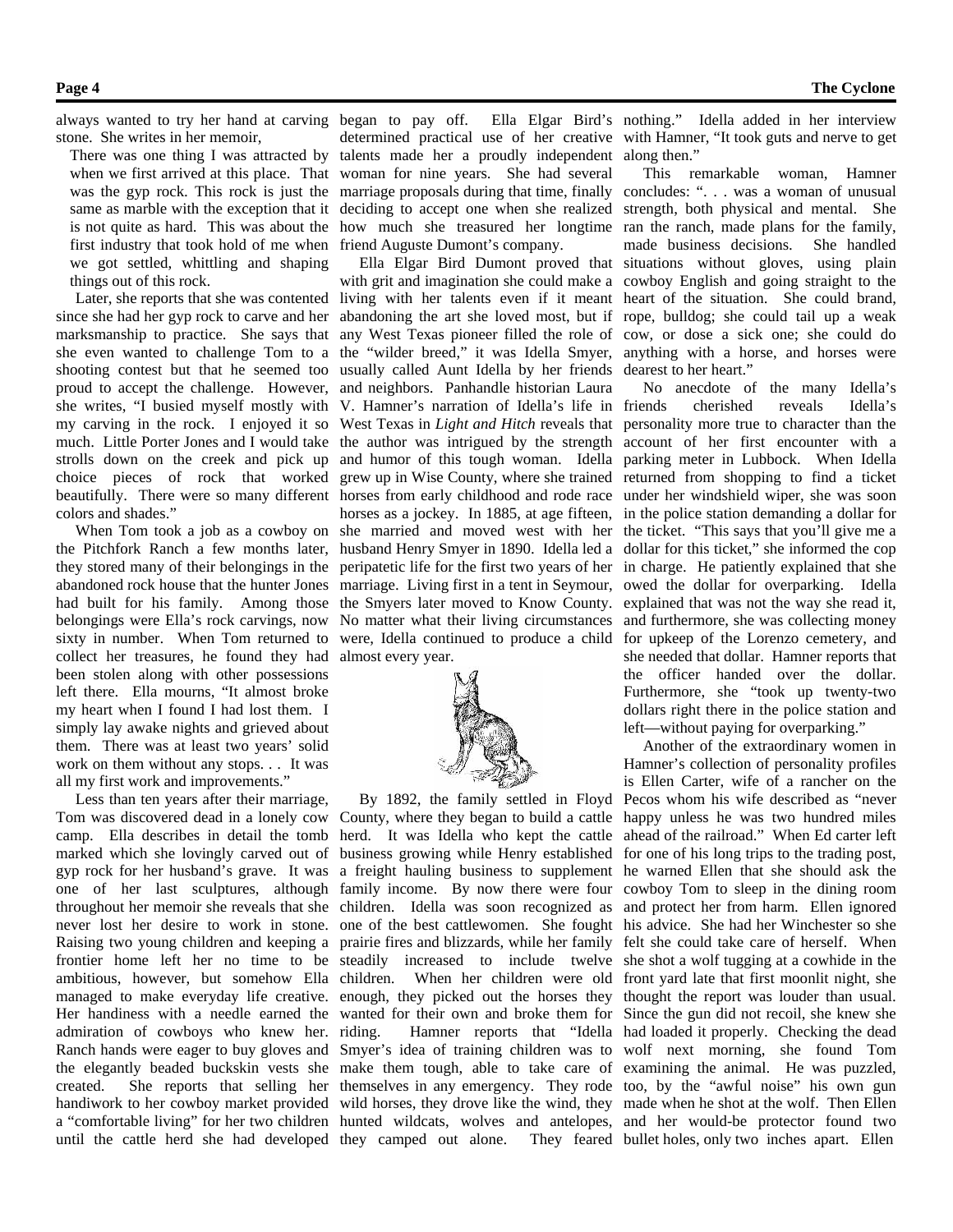killed the wolf. "Search me," the cowhand climate. said. "Guess we'll have to split the purchased farm in Collingsworth County. honors."

Ellen Carter proves herself to be one of the most ingenious of these "wilder, description when she observes that the Seigniora Laune was not alone in her stronger" West Texas women. Even though "wide empty land lay in an unbroken circle revelation of the strength of character many the ranch hands preferred blackeyed peas, like a huge table-top. All around, the edge West Texas women demonstrated. One of which they brought from the trading post of the circle was ticked in and held neatly the most remarkable West Texas women by the sackfull, Ellen hated this Southern in place by the great hoop of blue sky. came to my attention by chance when I specialty. She saw her chance to rid the There was no road, just a trail cut through casually pulled a dusty but interesting kitchen of the despised legume when a the sand. There were no trees. There was looking book off the shelf of a Fort Davis skunk invaded the food storeroom. When nothing to see except hundreds of grazing bookstore. In 1969, Texas Western Press Charlie the cook bent over to persuade the cattle marked with the Diamondtail brand. skink gently to leave, Ellen took advantage and fired over the skunk, which on cue the sack in the river and let the running was forced then to resort to subterfuge.

so she had no trouble persuading San the found with a wobbly calf was branded, it cowpoke to go down and cut a hole in the seemed obvious she and the new-born sack. Much to Charlie's disgruntlement, he would not survive in the frigid weather. found no peas when he went out to retrieve Determinedly, Nonie wrestled the calf the sack. All winter, Ellen enjoyed the across her saddle. Then prodding and memory of both her clever ploy and the exhausted cow in front of her, she finally substitution of red beans on the menu. reached the barn with both animals. She Then, that spring, a delighted cowboy rode and her cousin Arthur rubber the heifer peas, "young, tender, ready to snap for kitchen to thaw out. For Nonie this pair cooking." Excitedly, he told Ellen and the would give her a start in the cattle business. elated Charlie that they could have blackeyed peas the whole summer from the four-acre patch growing mysteriously down on the riverbend flat. Hamner reports that "Ellen Carter knew when she was whipped."

 Ellen Carter's engrossing tales are retold by Laura Hamner, who herself was a gifted storyteller. Several of these memorable frontier women, however, were accomplished writers who recorded their own accounts of their pioneer lives. Among these chroniclers was Seigniora Russell Laune, who unfortunately waited the year before her death at age eighty-one offspring. Nonie firmly informed him that to write her life story. Her autobiography, *Sand in My Eyes*, illustrated by her son and saved Bones. After much bargaining Paul Laune, was published in 1956.

 Seigniora, known by her pet name the former owner to take fifteen dollars for Nonie, came with her family to Texas in the lot. Impressed by this tough little 1890 from Little Rock, Arkansas, so that bargainer, he volunteered to brand her purported to be buried in the desert lands her ailing professor father could recover "herd." Nonie proved too long for her surrounding her hometown. In mining

was determined to know which of them from his health in the more arid Panhandle mark so NON became her brand, letters

 Nonie's first impression of the Panhandle landscape inspired poetic of Texas women autobiography writers,

of her cook's habit of stashing his pistol in Smyers, it was not long before Nonie El Pasoan: Amateur Artist, Champion his back pocket. Ellen slipped the gun out learned to hold her own in this demanding Golfer; Avid Wildcatter and Gold Seeker." sprayed the pea sack. Her mission was humanitarian with conviction, refused to near death. She had started recording her accomplished—so Ellen thought. Charlie brand his cattle, believing that it was a life experiences before World War I, but it had a solution, however. He would sink cruel practice. Soon their small herd was after her husband's death in 1965 that water cleanse the sack's contents. Ellen their land. It was Nonie who went out into manuscript. The cowboys were all devoted to Ellen, winter. Although the heifer that Nonie eighteen in 1902. Reared in Hannibal, up with his slicker filled with blackeyed down and took her offspring into the Frank's decisions on oil field investments. land. Nonie's father, apparently a At the time Adah Hadlock was age 86 and disappeared into the free range surrounding a blizzard looking for strays that first



 The cow immediately named Bones survived; so did her heifer calf, which also later produced an offspring. Bones, too, had another calf. Nonie was a proud cattle woman. Then, to Nonie's dismay, two years later, a man came by looking for strays and claimed the cow and her he had a cow only because she went out and a few tears, Nonie finally convinced

climate. They settled on a newly that could be seen a long way, she observes.

 Although never as outspoken as Idella described on the dust jacket as "Early Day Although one of the most accomplished published the memoirs of Adah Hadlock, finally decided to finish her

> Adah Hadlock came to El Paso at age Missouri, she was already an accomplished golfer when she came west. Within a year after her arrival, she married a young artist, Frank Hadlock, who had come out from Boston. Frank later became a realtor and a successful oil man. Adah accompanied her husband to his drilling sites. She learned the oil drilling process and influenced

> Wise investment led to wealth, but Adah's life in many ways, though exciting, was also tragic. She lost all five of her children before she died. Her first child did not survive diphtheria she contracted as a toddler. Two sons lived to adulthood only to die in tragic accidents. A second daughter received a brain injury in a fall and died several years later as a result. A third daughter lived to have a family, but succumbed at mid-life to lupus. A devoted mother, Adah sought comfort in experiences she found fulfilling.

> Despite the tragedies in her life, her passionate involvement in the activities that she excelled in prove clearly that Adah Hadlock was both a stoic and a woman with courage and daring. Adah was so competent with a gun that she was the only woman allowed on deer hunting trips with her husband and his friends. She was passionate in her search for buried treasure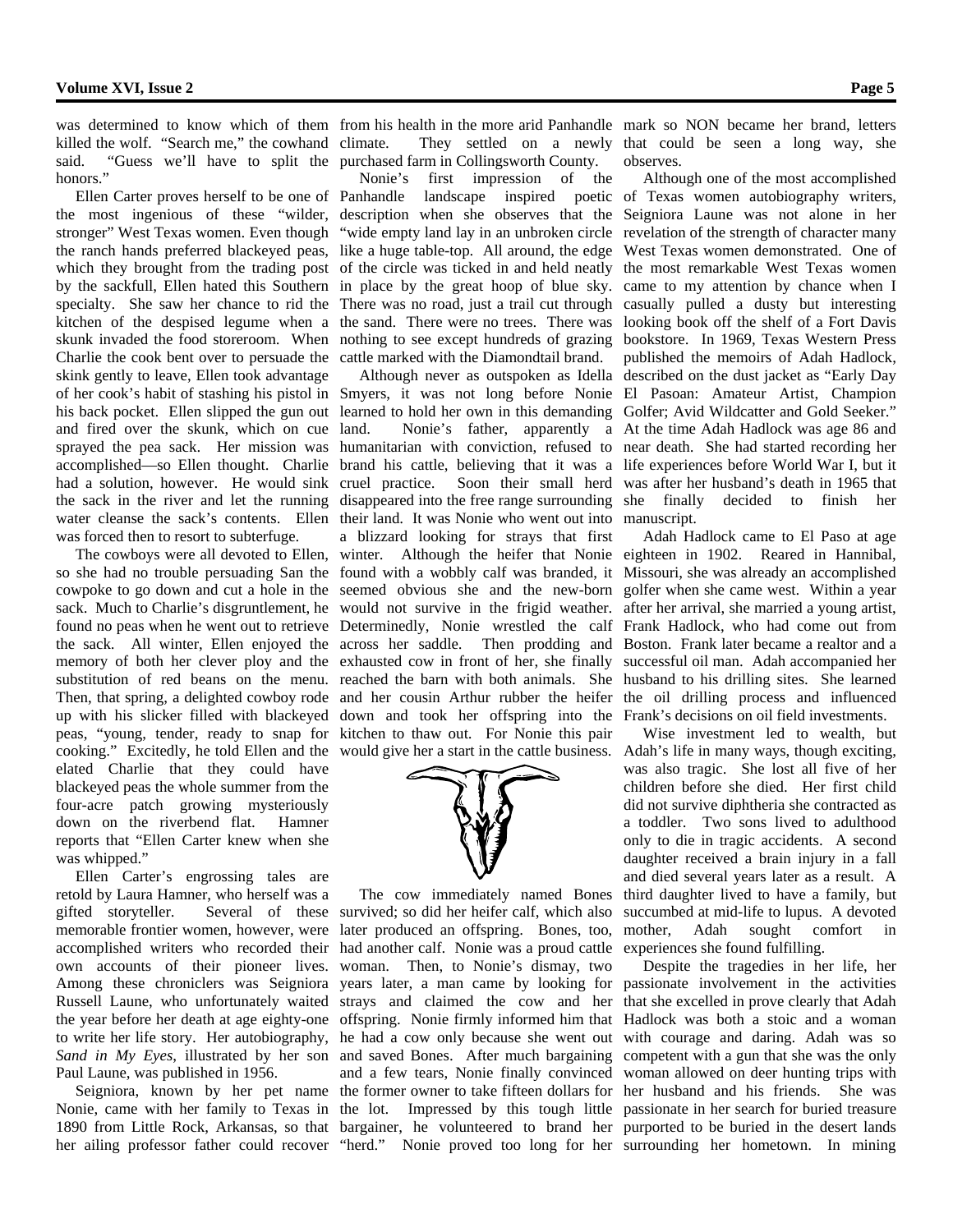stopped on selling trips, Adah soon acquired the reputation of being a winning poker player, earning both the admiration of the miners and the nickname Alkali Adah. In 1925, Adah, who played golf as ardently as she played poker, organized the Southwestern Woman's Golf Association.

Adah was also intrigued by the oil business her husband began investing in. Finally, after many dry holes, her husband was successful, but it was Adah who made one of the productive decisions. Her husband ordered his driller to shut down a rig. Adah, who spent time observing the operation, says, "When I heard that I raised a mighty howl and said, 'You can't do that! It won't be more than ten feet.' I say, "GO ON.' But the drillers were taking orders from men, 'He who pays the bills, gives the orders."

"That made me furious, and it was the first time I ever went over my husband's head. I said, 'I have as much interest in this well as he does and I say *go on* and if you don't get a producer I'll pay the whole cost!'" The driller called the geologist on his talkie-talkie and the geologist told him to do what Adah said and "shut down when she tells you." She concludes that they soon hit pay, surprising a male friend on the site who said, "And I thought I was an oil man." Adah admits she was a bit "chagrined at her 'display.'" She says, "I really shouted and stormed to get my own way."

Adah praises women who made early life better in El Paso. Clearly, early women settlers in El Paso were the stronger breed, and many, like Adah, were daring enough to be thought of as a wilder breed.

 These women's stories are drawn from only a few of the many autobiographical accounts of women who came to West Texas to share the honor of settling this "too-late frontier." The narratives of their life experiences prove their mettle, these Grandmothers of West Texas. Jane Rushing captures the universal qualities of these pioneers in her novel *Tamzen*. Tamzen Greer comes to the high plains with her widowed father, a sister, and her brother, to homestead on free range railroad land open finally to settlers in the late nineteenth century. She makes a home, as Rushing's grandmother did, in a box-and-strip house with an unfloored shed room as her kitchen, and encourages her father in his farming efforts. When her father and brother, itchy of feet, wander on west, Tamzen stays, determined to make a life on her farm. When she chooses for her husband the cowpoke Arthur, an Englishman who came west to sample the life

camps in the El Paso area where Frank often of a cowboy, she convinces him that he can became one of the first graduate students become a farmer. When he voices doubt as they make their wedding plans, he says, "But Tamzen, I don't even know how to plow." Tamzen says, "Well, I'll teach you, Arthur."

> If the uninformed treasure the image of the West Texas frontier woman as that exemplified by poor, pitiful Letty in Dorothy Scarborough's novel *The Wind*—this dainty creature from Virginia, who was useless as a cowboy's wife and soon was made crazy by the incessant West Texas wind—it is time to reconsider the stereotype. Like Tamzen, those who stuck it out were worthy representatives of a "wilder, stronger breed," able to prevail as individuals and leaders with determination and purpose. They were truly the Grandmothers of West Texas.

### **Bibliography**

Abbott, Shirley. *Womenfolks: Growing Up Down South*. New York: Ticknor and Fields, 1983.

Dumont, Ella Elgar Bird. *An Autobiography of a West Texas Pioneer*, ed. Tommy J. Boley. University of Texas Press, 1988.

Hadlock, Adah. *My Life in the Southwest: The Memoir of Adah Hadlock*. El Paso: Texas Western Press, 1969.

Hamner, Laura V. *Light and Hitch*. Dallas: American Guild Press, 1958.

Holley, Mary Austin. *Texas*. Austin: Texas State Historical Association, 1985.

Laune, Seigniora Russell. *Sand in My Eyes*. Flagstaff: Northland Press.

Rushing, Jane Gilmore. "The Grandmother of West Texas: The Myth of the Pioneer Woman in the Novels of Jane Gilmore Rushing," in *Texas Women: The Myth and Reality*, ed. Joyce Thompson. Denton, Texas: Texas Women's University Press, 1984.

Rushing, Jane Gilmore. *Tamzen*. New York: Doubleday, 1972.

president of WTHA

April 9, 2009, at her home in Cross Plains. She was born on September 21, 1926 in Okra, Texas. Though she attended

## **In Memory . . .**



many schools where her parents taught in West Central Texas, she graduated from Anson as Valedictorian. At age 16 she entered Texas State College for Women graduating with a BS degree in Journalism in 1943. She worked for the *Kerrville Times* before becoming the English and Journalism teacher at Levelland High School in 1947. There she met and married Charles A. Rodenberger September. 3, 1949.

When Texas A&M admitted women she

obtaining her Masters and PhD degrees in English. In 1982 she and her husband moved to Abilene where she taught English at Cooper High School and Cisco Junior College before joining the faculty at McMurry University, where she taught for twelve years retiring as Professor Emeritus.

 As an author, Rodenberger published a number of books primarily on Texas Women Writers. Her latest book by Texas Tech University Press was a biography of West Texas author Jane Rushing. Rodenberger's best selling book was *Quotable Texas Women* co-authored with Susie Flatau. With coauthor Dr. Sylvia Grider she wrote *Texas Women Writers* and *Let's Hear It: Short Stories by Texas Women*. She published many essays and articles with her story of Tom Lea published in the *Round Up* winning the Stirrup Award in 2007 and an article in 2008 winning the 2009 Award from the Western Writers of America.

Dr. Rodenberger was a regent of Texas Woman's University where she was awarded the Distinguished Alumnus Award. She served on the TWU Foundation and was active in the Texas Women's Library. She was a fellow of the Texas State Historical Association, served as President and awarded a Fellow of the Texas Folklore Society, and was a director of Western Writers of America. She was a member of the Texas Institute of Letters and served as director. She also served on the executive committee of the Western Literature Association.

**Dr. Lou Halsell** Rodenberger and wife Mary Kathryn, **Rodenberger**, former numerous grandchildren, and two greatand Fellow of the excellence as a scholar and teacher and for Association, died on her willingness to serve, but her many friends Lou is survived by her husband Dr. Charles A. Rodenberger, daughter Kathryn Sue Wilcox and husband Keith, son Mark grandsons. She will long be honored for her will remember her best for her kind and generous heart and for her willingness to encourage others.

> Judith Keeling of Texas Tech University Press has announced the establishment of the **Lou Halsell Rodenberger Book Prize in Texas History and Literature**, an award for the best manuscript by or about a woman whose writing illuminates Texas history, culture, and letters, especially in West Texas and the border region. The \$1000 prize will be awarded biennially, with the first winner to be announced February 15, 2012. Those wishing to help endow the prize in Lou's memory may make a donation to the Texas Tech Foundation, Inc., Texas Tech University Press, Box 41037, Lubbock, TX 79409-1037.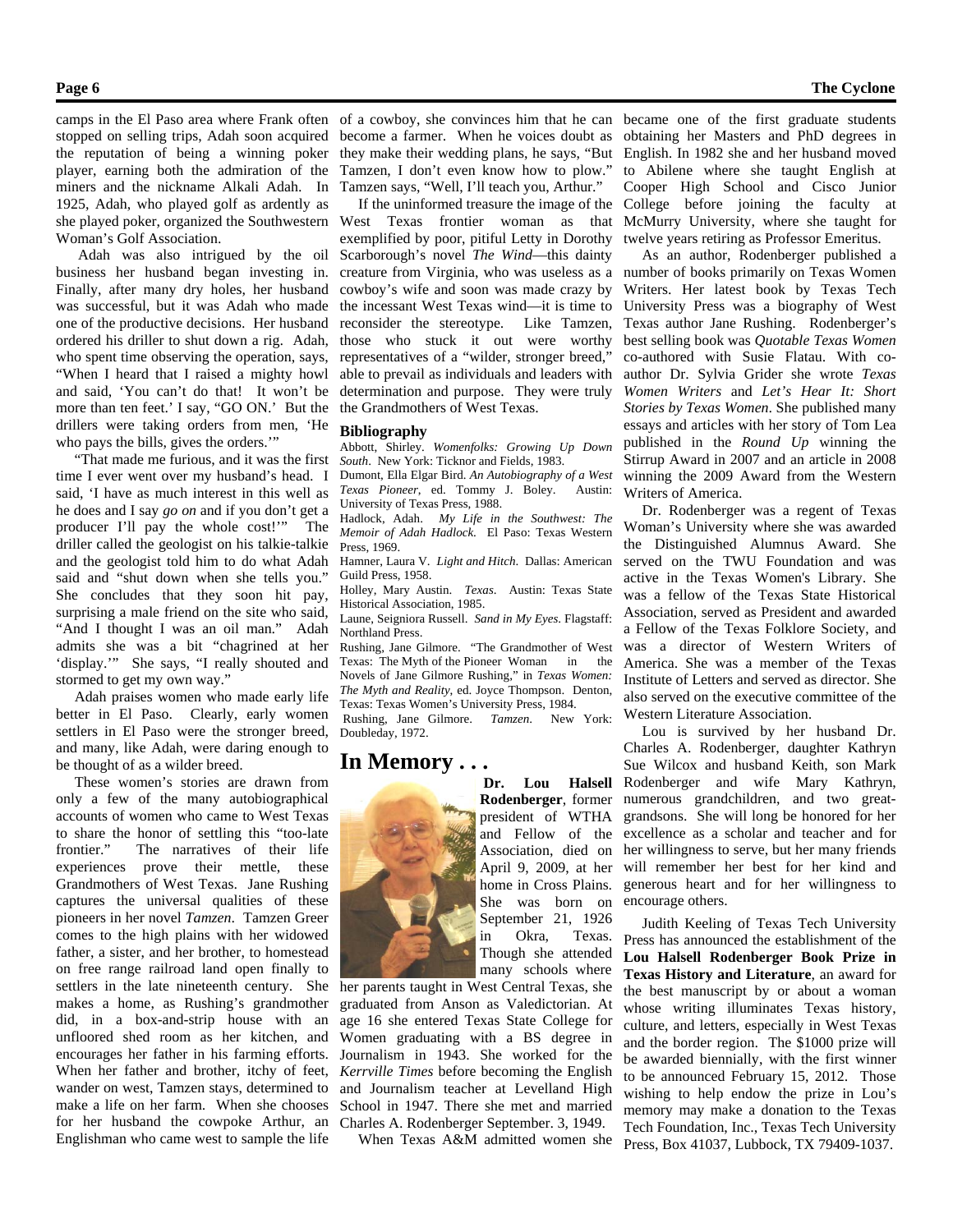## News From Around West Texas

The 2009 winners of the **Excellence in West Texas History Fellowship Program** at Angelo State University were **Megan Benson**, who is working on a history of Texas water law, attempts to sell West Texas' water supply, and what this portends for the region's future, and **Daniel Kerr**, who is doing an environmental history of the South Plains, examining how Native Americans, Hispanics, and Anglo-Americans used the region's grasslands, and the environmental changes and consequences that resulted as much of the South Plains moved from a range-grazing economy to a modern dry land and irrigated farming economy. (photo available on CD if you can get it to format correctly)

**Keith Owen** of Lubbock Christian University has been promoted to full professor.

**Thomas E. Alexander**, former WTHA board member, has been appointed by Governor Rick Perry to a second six-year term as a Commissioner on the Texas Historical Commission. Tom's book, *The Rattlesnake Bomber Base*, received the Rupert Richardson Award in 2006. His fifth book, entitled *Stanley Marcus: The Relentless Reign of a Merchant Prince*, will be published by Eakin Press this November.

**Ken Davis** was elected a Fellow of the Texas Folklore Society at this year's 100<sup>th</sup> anniversary meeting in Nacogdoches.

Arcadia Press recently published *African Americans in Amarillo* by **Claudia Stuart** and **Jean Stuntz**.

**Mike Cox** had two new books released in August. The first is *Time of the Rangers: The Texas Rangers 1900 to Present* (New York: Forge Books, 2009, \$27.95). This is the second volume of a two-volume narrative history of the Rangers. The first was *Wearing the Cinco Peso: The Texas Rangers 1821-1900,* released by Forge in March 2008. That book is in its second hardback printing and will be out in trade paper in September. The second new book is *Historic Photos of Texas Oil*, (Nashville: Turner Publishing, \$39.95), a coffee table book containing more than 200 images of the early Texas oil industry, including some never before published.

*Ben Ficklin, Refined Pirate or Benevolent Benefactor,* by **Barbara Barton,** was recently published by Lone Star Productions. The book tells the story of Ben Ficklin's life, from his time as a prankster at Virginia Military Institute to his career with the Pony Express and the Pacific Telegraph Company and as a blockade runner during the Civil War. Finally, it tells how Ben Ficklin's life came to a sudden and dramatic close. *Ben Ficklin* has 208 pages, endnotes, illustrations and an index. It sells for \$16.95. The book may be purchased from Barbara Barton, Box 6, Knickerbocker, TX 76939, bba7303@aol.com.

**Dave Oliphant's** autobiography entitled *Harbingers of Books to Come: A Texan's Literary Life* has been published by Wings Press of San Antonio. The 548-page book traces the record of Oliphant's writings and publications from 1962 to the present. It includes some discussion of his hometown, Fort Worth, his father's hometown of Baird, and such Texas poets as Walt McDonald of Lubbock, whose work he published through his small imprint, Prickly Pear Press.

**Joe W. Specht** puts the spotlight on Slim Willet. "'Don't Let the Stars Get in Your Eyes': Slim Willet's Idiosyncratic Chart-Topper Lives On" will be published in the next issue of the *Journal of Texas Music History*, and "I'm a Tool Pusher from Snyder: Slim Willet's Oil Patch Songs" is set to appear in the January 2010 issue of the *Southwestern Historical Quarterly*.

The **Vietnam Center and Archive** newsletter, *Friends of the Vietnam Center*, was selected as the winner of The Association for Women in Communications 2009 National Clarion Award for Most Improved Newsletter (Print). **Victoria Lovelady**, Communications Coordinator for the Vietnam Center and Senior Editor of the *Friends* newsletter, will be presented with the award at a ceremony during AWC's National Conference in Seattle, Washington on October 17, 2009.

A painting entitled "Buffalo Springs Division- -XIT Ranch" by artist **M.S. Franco,** was unveiled at the XIT Museum on August 6, during the 73rd XIT Rodeo & Reunion in Dalhart, Texas. Please check the M.S. Franco website for this painting. www.msfranco.com



A dedication and blessing of the house ceremony made the Daniel<br>Webster "80 Webster John" Wallace House the 48th historic ranch

structure at the **National Ranching Heritage Center.** The house was relocated from its site in Mitchell County and restored to its original appearance. The unique cross-shaped house with its screened porches provides the NRHC with an example of architectural design not already featured in the historical park. Mr. Wallace worked as a cowboy, saved his money and bought cattle and land. Illiterate until he was an adult, he learned to read and became a champion of education. At his death, the State of Texas placed a marker noting his gravesite.

The **1890 Jail Museum** had a Grand Gala Reopening on August 29<sup>th</sup>. The gala had a "Turn of the Century" feel complete with a home-style meal, melodrama, street dance, games and activities, and tours of the newly refurbished museum.

On May 28, 2009, the **Vietnam Center and Archive** at Texas Tech celebrated its 20<sup>th</sup> Anniversary with a formal Ball. Nearly 200 people attended the event including Texas Tech Chancellor Kent Hance and President Guy Bailey, Lubbock Mayor Tom Martin, State Representative Carl Isett, United States Congressman Sam Johnson, and Congressman Randy Neugebauer. H. Ross Perot, Sr. served as the event's keynote speaker. To conclude the ceremony, the Center's founding director, **Dr. James Reckner**, was honored with City, State, and Federal proclamations for his role in developing what is now the largest collection of Vietnam related material outside of the U.S. National Archives. Photos, videos, and detailed information about this event can be found at http://www.vietnam.ttu.edu/20th.

The second annual "Roundup" of the **Wild West History Association** held at the historic Menger Hotel in San Antonio, July 15-18, drew well over two hundred members, vendors and guests. A visit to the Buckhorn Saloon and Museum for the opening reception highlighted the first day. Well known authors and historians provided informative talks the remaining three days with plenty of time allowed for visits to local attractions. WTHA members who participated included **Bruce Glasrud** who spoke on "Blacks and the Outlaw West" and **Mike Cox** who provided an interesting talk about his experience in studying Rangers. The banquet speaker was historian Frederick W. Nolan. Next year the Association will hold its meeting at Ruidoso, New Mexico in late July. To keep abreast of planning and other activities consult the web site: www.wildwesthistory.org.

**Fort Chadbourne** was given \$1,000,000 to build a visitor's center in memory of **Roberta Cole Johnson** from Brenham, TX, by the executors of her estate **Charles and Joy Blake**. The Blakes are members of the Concho Valley Archeological Society in San Angelo. They also matched the \$125,000 to restore the Butterfield Stage Stop. The roof is currently being constructed. Mr. Blake offered another \$500,000 toward the visitor's center. Construction will begin this year.

#### **WANTED: YOUR VOTE**

What are your top ten Western movies of all time? Here is your opportunity to vote for your favorites, whether they are old or new, well-known or obscure, serious or humorous, historically correct or "guilty pleasure." The results will be announced at the next annual WTHA conference. To vote and to see lists of selected top western movies, go to the WTHA website at http://www.swco.ttu.edu/westtexas.

**THE CYCLONE A Newsletter for members of the West Texas Historical Association.** Editors: Jim & Becky Matthews Published twice a year by the West Texas Historical Association, Lubbock, Texas. See our website <www.wtha.org>